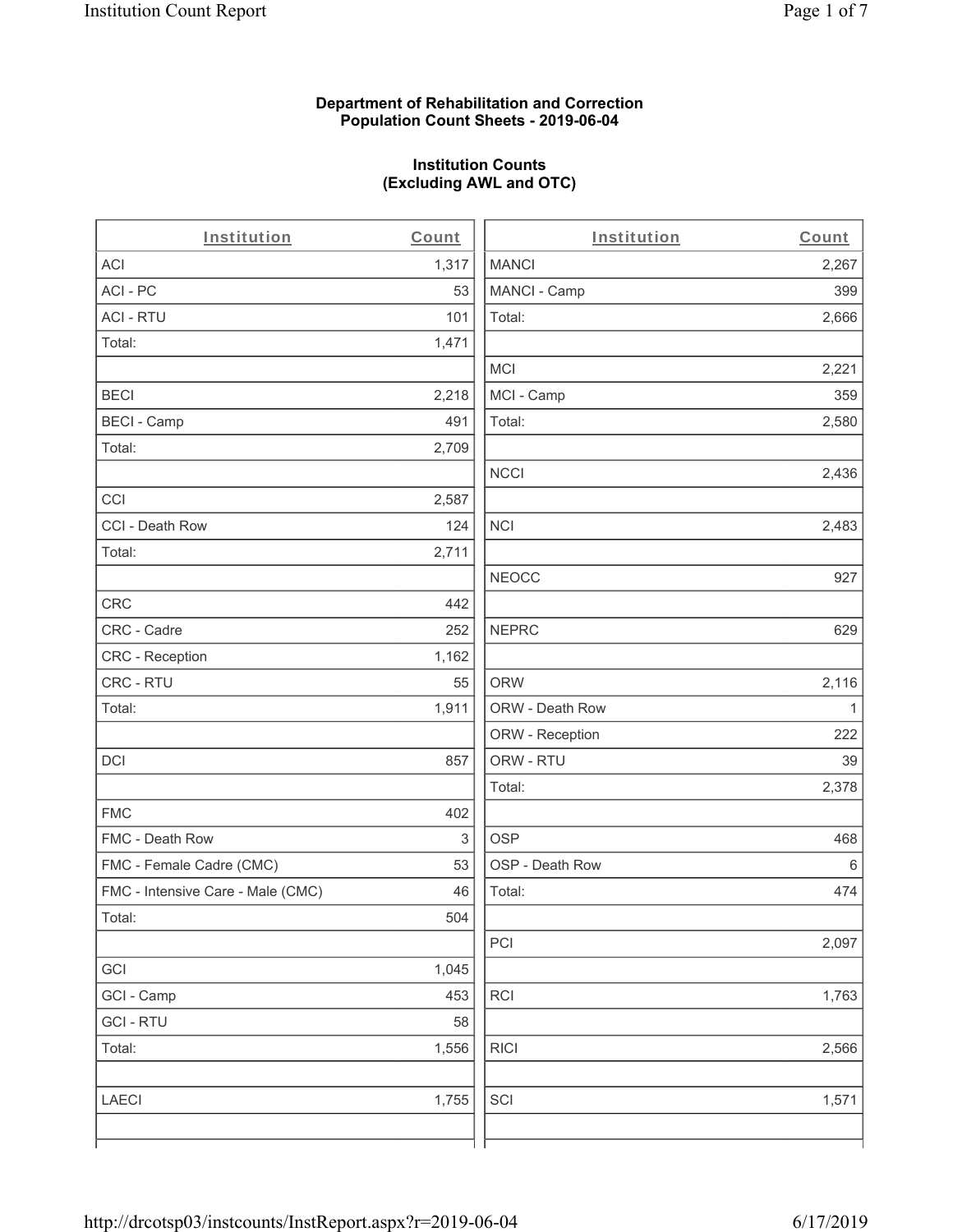| LECI                     | 2,124 | <b>SOCF</b>    | 1,253                              |
|--------------------------|-------|----------------|------------------------------------|
| LECI - Camp              | 193   | SOCF - RTU     | 68                                 |
| Total:                   | 2,317 | Total:         | 1,321                              |
| LOCI                     | 2,223 | <b>TCI</b>     | 871                                |
|                          |       | TCI - Camp     | 433                                |
| <b>LORCI</b>             | 206   | Total:         | 1,304                              |
| <b>LORCI - Cadre</b>     | 137   |                |                                    |
| <b>LORCI - Reception</b> | 1,126 | <b>TOCI</b>    | 737                                |
| Total:                   | 1,469 | TOCI - PC      | 84                                 |
|                          |       | Total:         | 821                                |
| <b>MACI</b>              | 1,051 |                |                                    |
| MACI - Minimum           | 1,234 | <b>WCI</b>     | 1,340                              |
| Total:                   | 2,285 | <b>WCI-RTU</b> | 29                                 |
|                          |       | Total:         | 1,369                              |
|                          |       |                | <b>Total Population:</b><br>49,153 |

\* The Total Population includes 30 Offenders with Reason Codes 30 & 31. \*\* The Total Population includes 38 Offenders with Reason Code 0A.

# **Male Population by Security Level (Include AWL and Exclude OTC)**

| Security Level         | <b>Body</b>                 | <b>AWL</b> | $(-\text{OTC})$ | Total  |
|------------------------|-----------------------------|------------|-----------------|--------|
| <b>Total Level E</b>   | 1,010                       | 7          | 5               | 1,012  |
| <b>Total Level 4</b>   | 1,753                       | 12         | 12              | 1,753  |
| Total Level 3          | 12,085                      | 164        | 152             | 12,097 |
| Total Level 2          | 16,606                      | 180        | 138             | 16,648 |
| Total Level 1          | 13,556                      | 141        | 71              | 13,626 |
| <b>Total Death Row</b> | 134                         | 3          | 3               | 134    |
|                        | <b>Total Male</b><br>45,144 | 507        | 381             | 45,270 |

### **Female Population by Institution (Include AWL and Exclude OTC)**

| Institution              | <b>Body</b> | <b>AWL</b> | $-1$ | Total |
|--------------------------|-------------|------------|------|-------|
| <b>DCI</b>               | 857         | 12         | 8    | 861   |
| <b>FMC</b>               | 18          |            |      | 18    |
| FMC - Female Cadre (CMC) | 53          |            |      | 53    |
| <b>NEPRC</b>             | 629         | 11         | 4    | 636   |
| <b>ORW</b>               | 2,115       | 36         | 14   | 2,137 |
| <b>ORW - Death Row</b>   |             |            |      |       |
|                          |             |            |      |       |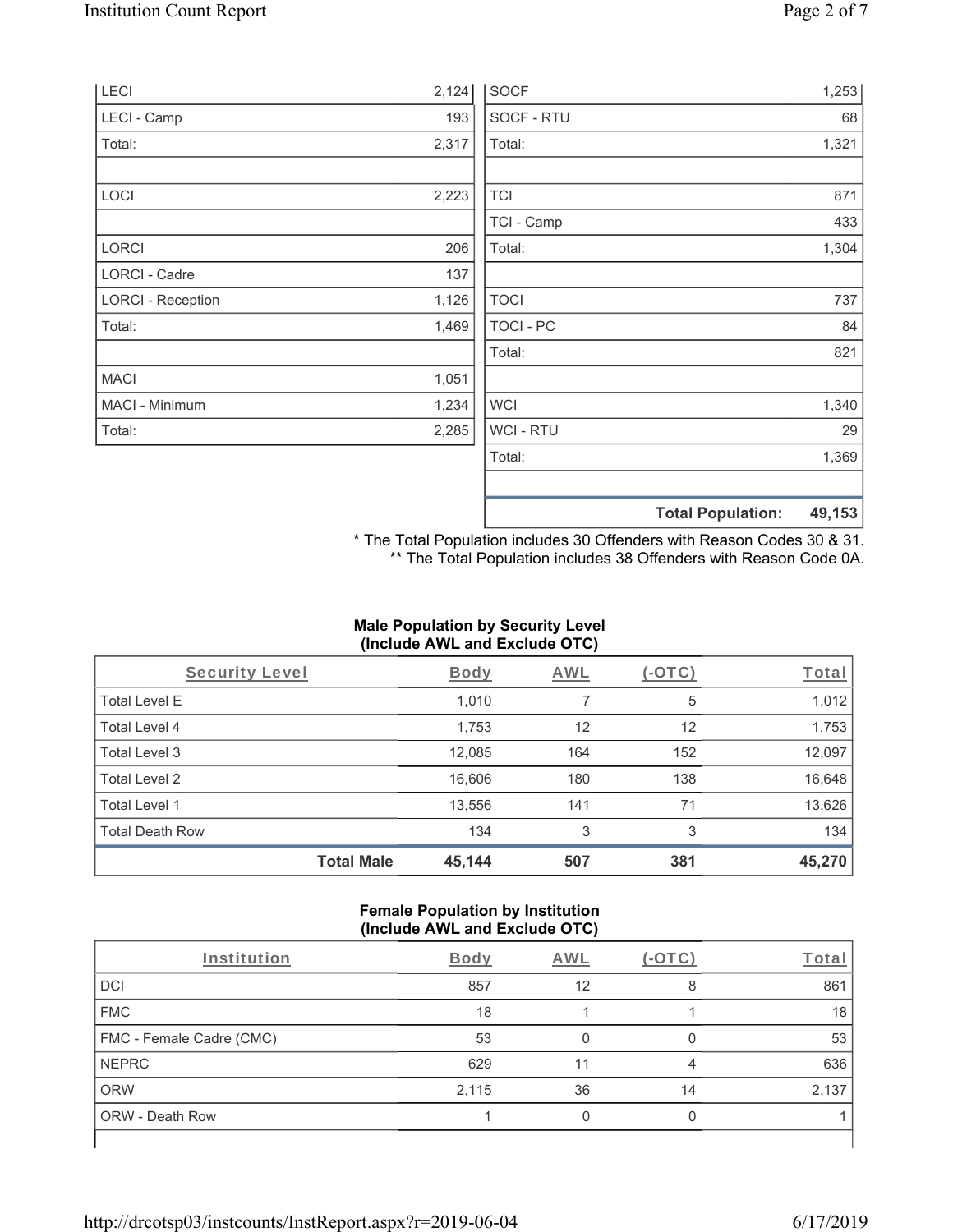| <b>ORW</b> - Reception |                          | 222    | 10  |     | 227    |
|------------------------|--------------------------|--------|-----|-----|--------|
| ORW - RTU              |                          | 39     |     |     | 39     |
|                        | <b>Total Female</b>      | 3.934  | 70  | 32  | 3,972  |
|                        |                          |        |     |     |        |
|                        | <b>Total Population:</b> | 49,078 | 577 | 413 | 49,242 |

### **Male Population by Institution: Security Level 5 and E (Include AWL and Exclude OTC)**

| Institution          | <b>Body</b>    | <b>AWL</b>          | $($ -OTC $)$        | Total                     |
|----------------------|----------------|---------------------|---------------------|---------------------------|
| ACI                  | 4              | $\mathsf{O}\xspace$ | 0                   | 4                         |
| CRC                  | 4              | $\mathsf{O}\xspace$ | $\mathsf{O}\xspace$ | $\overline{4}$            |
| CRC - Reception      | 3              | $\mathsf 0$         | $\mathsf{O}\xspace$ | $\ensuremath{\mathsf{3}}$ |
| CRC - RTU            | 3              | $\mathbf 0$         | 0                   | $\ensuremath{\mathsf{3}}$ |
| <b>FMC</b>           | 1              | $\mathsf{O}\xspace$ | 0                   | 1                         |
| LECI                 | 3              | $\mathsf{O}\xspace$ | 0                   | $\ensuremath{\mathsf{3}}$ |
| LORCI                | $\overline{2}$ | $\mathsf{O}\xspace$ | 0                   | $\sqrt{2}$                |
| <b>MACI</b>          | 15             | $\mathsf{O}\xspace$ | $\mathsf{O}\xspace$ | 15                        |
| <b>MANCI</b>         | 7              | $\mathsf 0$         | $\boldsymbol{0}$    | $\overline{7}$            |
| <b>NEOCC</b>         |                | $\mathsf{O}\xspace$ | $\boldsymbol{0}$    | 1                         |
| <b>OSP</b>           | 383            | $\overline{2}$      | 1                   | 384                       |
| <b>RCI</b>           |                | $\mathsf{O}\xspace$ | $\mathsf{O}\xspace$ | 1                         |
| <b>SOCF</b>          | 460            | $\overline{4}$      | $\,$ 3 $\,$         | 461                       |
| <b>TOCI</b>          | 105            | $\mathsf{O}\xspace$ | $\mathsf{O}\xspace$ | 105                       |
| <b>TOCI - PC</b>     | $\overline{4}$ | $\mathsf{O}\xspace$ | $\mathsf{O}\xspace$ | $\overline{4}$            |
| <b>WCI</b>           | 5              | 1                   | 1                   | $\,$ 5 $\,$               |
| WCI-RTU              | 9              | $\mathsf{O}\xspace$ | $\boldsymbol{0}$    | $\boldsymbol{9}$          |
| <b>Total Level 5</b> | 1,010          | 7                   | 5                   | 1,012                     |

## **Male Population by Institution: Security Level 4 (Include AWL and Exclude OTC)**

| Institution                       | <b>Body</b> | AWL | $(-OTC)$ | Total |
|-----------------------------------|-------------|-----|----------|-------|
| ACI                               | 6           |     |          |       |
| CRC                               | 13          |     |          | 13    |
| CRC - Cadre                       |             |     |          |       |
| CRC - Reception                   |             |     |          |       |
| CRC - RTU                         | 9           |     |          | 9     |
| <b>FMC</b>                        | 3           |     |          |       |
| FMC - Intensive Care - Male (CMC) |             |     |          |       |
| <b>LECI</b>                       | 17          |     |          |       |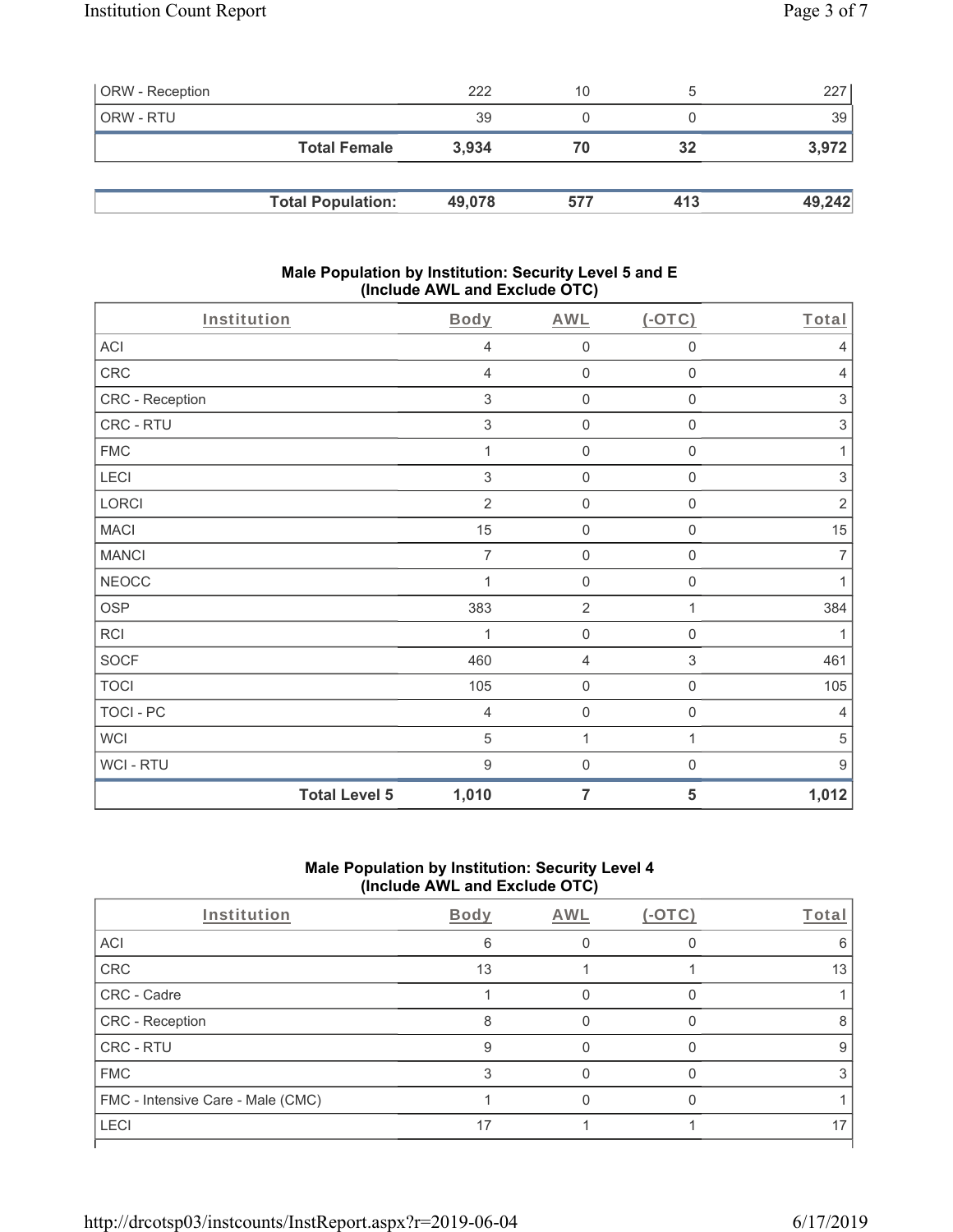| LOCI                     | $\mathbf 0$ | $\mathbf 5$         | 5              | $\mathsf{O}\xspace$ |
|--------------------------|-------------|---------------------|----------------|---------------------|
| LORCI                    | 8           | 1                   | 1              | $\,8\,$             |
| <b>LORCI - Reception</b> | 3           | 0                   | 0              | $\,$ 3 $\,$         |
| <b>MACI</b>              | 24          | 1                   |                | 24                  |
| <b>MANCI</b>             | 56          | $\boldsymbol{0}$    | $\mathbf 0$    | 56                  |
| <b>NEOCC</b>             | 21          | 0                   | $\mathbf 0$    | 21                  |
| OSP                      | 62          | $\boldsymbol{0}$    | 0              | 62                  |
| <b>RCI</b>               | $\sqrt{5}$  | $\mathsf{O}\xspace$ | $\mathbf 0$    | 5                   |
| <b>SOCF</b>              | 768         | 3                   | 3              | 768                 |
| SOCF - RTU               | 68          | $\mathsf{O}\xspace$ | $\mathbf 0$    | 68                  |
| <b>TCI</b>               | 20          | $\mathsf{O}\xspace$ | $\mathbf 0$    | 20                  |
| <b>TOCI</b>              | 617         | 0                   | $\Omega$       | 617                 |
| <b>TOCI - PC</b>         | 22          | $\mathsf{O}\xspace$ | 0              | 22                  |
| <b>WCI</b>               | 16          | $\mathsf{O}\xspace$ | $\overline{0}$ | 16                  |
| WCI - RTU                | 5           | 0                   | $\Omega$       | 5                   |
| <b>Total Level 4</b>     | 1,753       | 12                  | 12             | 1,753               |

### **Male Population by Institution: Security Level 3 (Include AWL and Exclude OTC)**

| Institution                       | Body           | <b>AWL</b>          | $($ -OTC $)$        | Total                     |
|-----------------------------------|----------------|---------------------|---------------------|---------------------------|
| <b>ACI</b>                        | 20             | 1                   | $\mathsf{O}\xspace$ | 21                        |
| ACI - PC                          | 12             | $\mathsf{O}\xspace$ | $\mathsf{O}\xspace$ | 12                        |
| CCI                               | 4              | $\mathbf 0$         | $\mathbf 0$         | $\overline{4}$            |
| <b>CRC</b>                        | 274            | $\overline{7}$      | $\overline{7}$      | 274                       |
| CRC - Cadre                       | 110            | $\mathbf 0$         | $\mathsf{O}\xspace$ | 110                       |
| CRC - Reception                   | 823            | 17                  | 17                  | 823                       |
| CRC - RTU                         | 42             | $\mathbf 0$         | $\boldsymbol{0}$    | 42                        |
| <b>FMC</b>                        | 3              | $\mathbf 0$         | $\mathbf 0$         | $\sqrt{3}$                |
| FMC - Intensive Care - Male (CMC) | 5              | $\mathbf 0$         | 0                   | $\sqrt{5}$                |
| <b>LAECI</b>                      | 3              | $\mathsf{O}\xspace$ | $\mathsf{O}\xspace$ | $\mathfrak{Z}$            |
| <b>LECI</b>                       | 2,090          | 14                  | 13                  | 2,091                     |
| LOCI                              | $\overline{2}$ | $\mathbf 0$         | $\mathbf 0$         | $\overline{2}$            |
| <b>LORCI</b>                      | 50             | 53                  | 51                  | 52                        |
| <b>LORCI - Cadre</b>              | $\overline{7}$ | $\mathsf{O}\xspace$ | $\mathsf 0$         | $\overline{7}$            |
| <b>LORCI - Reception</b>          | 721            | 1                   | 1                   | 721                       |
| <b>MACI</b>                       | 910            | $\sqrt{3}$          | 1                   | 912                       |
| <b>MANCI</b>                      | 2,180          | 23                  | 21                  | 2,182                     |
| <b>MCI</b>                        | 6              | $\mathbf 0$         | $\mathsf{O}\xspace$ | 6                         |
| <b>NCCI</b>                       | $\overline{7}$ | $\mathsf{O}\xspace$ | $\mathsf{O}\xspace$ | $\overline{7}$            |
| <b>NCI</b>                        | 3              | $\mathbf 0$         | $\boldsymbol{0}$    | $\ensuremath{\mathsf{3}}$ |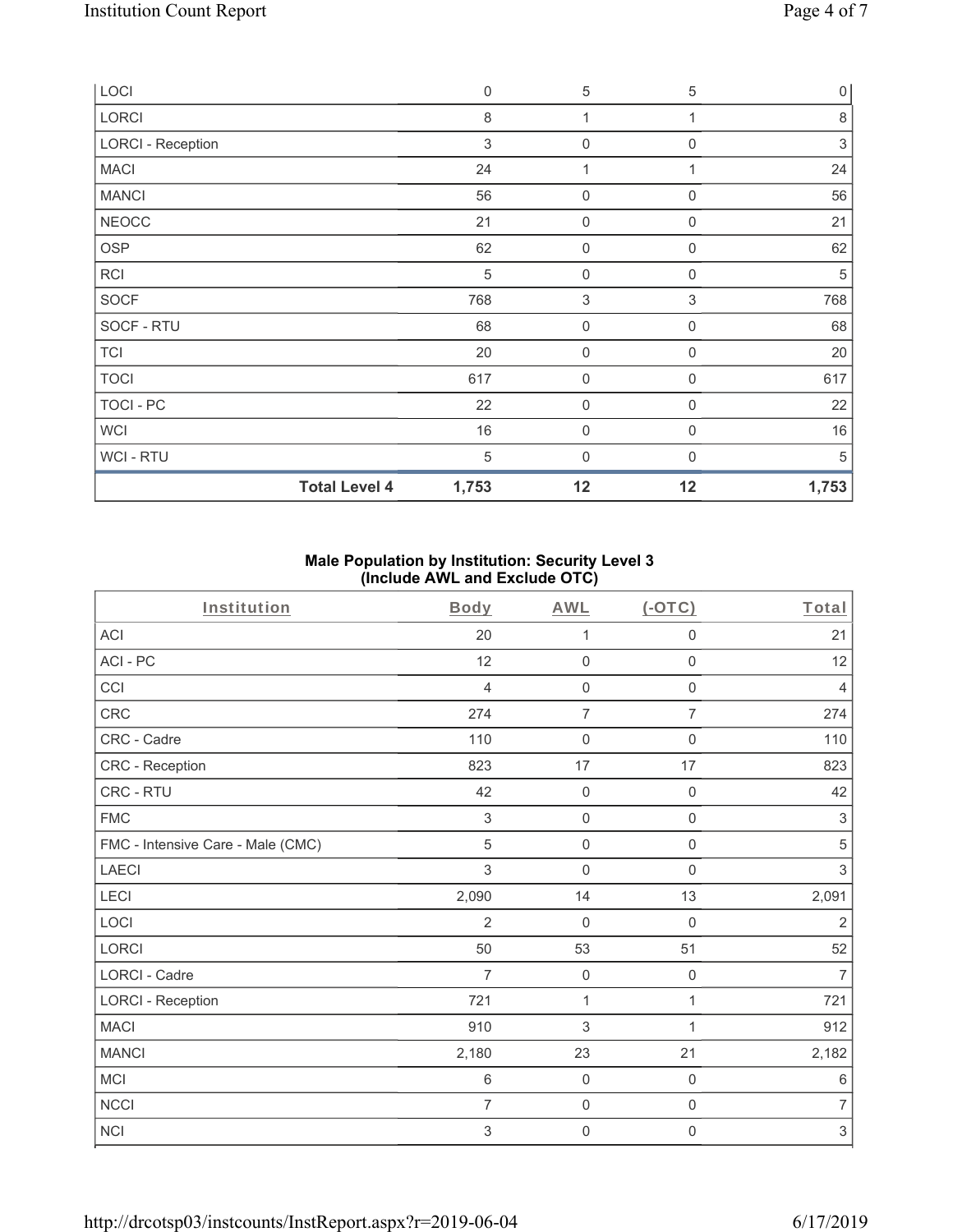| <b>NEOCC</b>     |                      | 904              | $\overline{2}$ | $\overline{2}$ | 904            |
|------------------|----------------------|------------------|----------------|----------------|----------------|
| <b>OSP</b>       |                      | 1                | $\mathbf 0$    | 0              |                |
| PCI              |                      | 38               | 1              | 1              | 38             |
| <b>RCI</b>       |                      | 1,643            | 13             | 11             | 1,645          |
| <b>RICI</b>      |                      | $\boldsymbol{0}$ | 1              |                | 0              |
| SCI              |                      | $\overline{2}$   | $\mathbf 0$    | 0              | $\overline{2}$ |
| <b>SOCF</b>      |                      | 25               | 0              | $\mathbf 0$    | 25             |
| <b>TCI</b>       |                      | 806              | 9              | 8              | 807            |
| TCI - Camp       |                      | 1                | $\mathbf 0$    | 0              | 1              |
| <b>TOCI</b>      |                      | 15               | 0              | 0              | 15             |
| <b>TOCI - PC</b> |                      | 58               | $\overline{0}$ | $\Omega$       | 58             |
| <b>WCI</b>       |                      | 1,306            | 19             | 18             | 1,307          |
| WCI - RTU        |                      | 14               | $\mathbf 0$    | 0              | 14             |
|                  | <b>Total Level 3</b> | 12,085           | 164            | 152            | 12,097         |

### **Male Population by Institution: Security Level 2 (Include AWL and Exclude OTC)**

| Institution                       | Body  | <b>AWL</b>          | $($ -OTC $)$        | Total |
|-----------------------------------|-------|---------------------|---------------------|-------|
| ACI                               | 739   | $\sqrt{3}$          | $\overline{2}$      | 740   |
| ACI-PC                            | 30    | $\mathsf 0$         | $\mathbf 0$         | 30    |
| <b>ACI - RTU</b>                  | 73    | $\mathsf 0$         | $\mathsf{O}\xspace$ | 73    |
| <b>BECI</b>                       | 1,570 | 24                  | 17                  | 1,577 |
| CCI                               | 2,018 | $\,8\,$             | $\sqrt{3}$          | 2,023 |
| <b>CRC</b>                        | 60    | $\,6\,$             | 6                   | 60    |
| CRC - Cadre                       | 140   | $\mathbf 0$         | $\mathbf 0$         | 140   |
| <b>CRC</b> - Reception            | 228   | $\boldsymbol{9}$    | $\boldsymbol{9}$    | 228   |
| CRC - RTU                         | 1     | $\mathsf{O}\xspace$ | 0                   | 1     |
| <b>FMC</b>                        | 13    | $\mathsf{O}\xspace$ | 0                   | 13    |
| FMC - Intensive Care - Male (CMC) | 10    | $\mathsf 0$         | $\mathsf{O}\xspace$ | 10    |
| GCI                               | 400   | $\overline{2}$      | $\overline{2}$      | 400   |
| GCI - Camp                        | 1     | $\mathbf 0$         | $\mathbf 0$         | 1     |
| <b>GCI-RTU</b>                    | 44    | $\mathsf{O}\xspace$ | 0                   | 44    |
| <b>LAECI</b>                      | 1,161 | 25                  | 21                  | 1,165 |
| LECI                              | 12    | $\mathsf 0$         | $\mathsf{O}\xspace$ | 12    |
| LECI - Camp                       | 1     | $\mathsf{O}\xspace$ | $\mathbf 0$         | 1     |
| LOCI                              | 1,280 | 5                   | $\overline{4}$      | 1,281 |
| <b>LORCI</b>                      | 139   | 22                  | 21                  | 140   |
| <b>LORCI - Cadre</b>              | 128   | $\mathbf 0$         | $\mathbf 0$         | 128   |
| <b>LORCI - Reception</b>          | 303   | $\sqrt{2}$          | $\overline{2}$      | 303   |
| <b>MACI</b>                       | 102   | $\sqrt{2}$          | 1                   | 103   |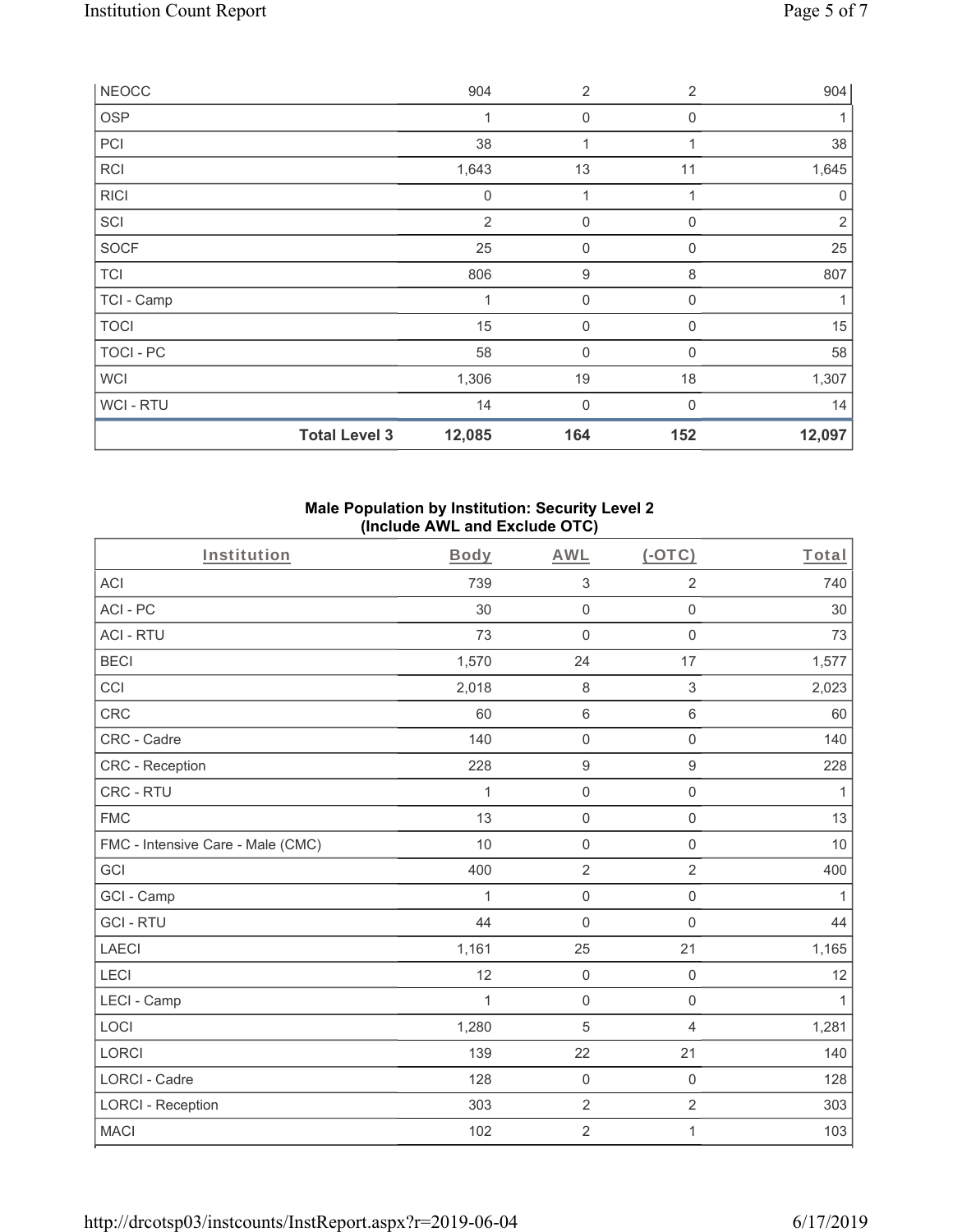| <b>MANCI</b> |                      | $\sqrt{3}$     | $\mathbf 0$      | 0           | 3 <sup>1</sup> |
|--------------|----------------------|----------------|------------------|-------------|----------------|
| <b>MCI</b>   |                      | 1,681          | 12               | 9           | 1,684          |
| MCI - Camp   |                      |                | $\mathbf 0$      | $\mathbf 0$ |                |
| <b>NCCI</b>  |                      | 1,198          | 12               | 8           | 1,202          |
| <b>NCI</b>   |                      | 1,660          | 11               | 9           | 1,662          |
| <b>NEOCC</b> |                      | 1              | $\mathbf 0$      | $\mathbf 0$ | 1              |
| PCI          |                      | 962            | 5                | 3           | 964            |
| <b>RCI</b>   |                      | 113            | $\boldsymbol{0}$ | 0           | 113            |
| <b>RICI</b>  |                      | 1,444          | 18               | 12          | 1,450          |
| SCI          |                      | 1,071          | 14               | 9           | 1,076          |
| <b>TCI</b>   |                      | $\overline{7}$ | $\mathbf 0$      | $\mathbf 0$ | 7              |
| <b>WCI</b>   |                      | 12             | $\mathbf{0}$     | $\Omega$    | 12             |
|              | <b>Total Level 2</b> | 16,606         | 180              | 138         | 16,648         |

#### **Male Population by Institution: Security Level 1 (Include AWL and Exclude OTC)**

| Institution                       | Body           | <b>AWL</b>          | (OTC)               | Total          |
|-----------------------------------|----------------|---------------------|---------------------|----------------|
| <b>ACI</b>                        | 548            | $\,8\,$             | 1                   | 555            |
| ACI-PC                            | 11             | $\mathsf{O}\xspace$ | $\mathsf{O}\xspace$ | 11             |
| <b>ACI - RTU</b>                  | 28             | $\mathbf 0$         | $\mathsf 0$         | 28             |
| <b>BECI</b>                       | 646            | $\boldsymbol{9}$    | $\overline{2}$      | 653            |
| <b>BECI - Camp</b>                | 491            | $\mathbf 0$         | $\mathbf 0$         | 491            |
| CCI                               | 564            | $\mathbf{1}$        | $\mathbf 0$         | 565            |
| <b>CRC</b>                        | 28             | $\overline{2}$      | $\overline{2}$      | 28             |
| CRC - Cadre                       | $\mathbf{1}$   | $\mathsf{O}\xspace$ | $\mathbf 0$         | $\mathbf{1}$   |
| CRC - Reception                   | 96             | $\mathbf{1}$        | $\mathbf{1}$        | 96             |
| <b>FMC</b>                        | 364            | $\overline{2}$      | 1                   | 365            |
| FMC - Intensive Care - Male (CMC) | 30             | $\mathbf 0$         | $\mathbf 0$         | 30             |
| GCI                               | 645            | $10$                | 4                   | 651            |
| GCI - Camp                        | 452            | $\mathbf 0$         | $\mathbf 0$         | 452            |
| <b>GCI-RTU</b>                    | 14             | $\mathbf 0$         | $\mathbf 0$         | 14             |
| <b>LAECI</b>                      | 591            | $\,8\,$             | $\,8\,$             | 591            |
| LECI                              | $\overline{2}$ | $\sqrt{3}$          | $\mathbf{1}$        | $\overline{4}$ |
| LECI - Camp                       | 192            | $\mathbf 0$         | $\mathsf{O}\xspace$ | 192            |
| LOCI                              | 941            | $\boldsymbol{9}$    | $\mathbf{1}$        | 949            |
| <b>LORCI</b>                      | 7              | $\overline{7}$      | $\,6\,$             | $\,8\,$        |
| <b>LORCI - Cadre</b>              | 2              | $\mathsf{O}\xspace$ | 0                   | $\overline{2}$ |
| <b>LORCI - Reception</b>          | 99             | 1                   | $\mathbf{1}$        | 99             |
| MACI - Minimum                    | 1,234          | 10                  | $\overline{7}$      | 1,237          |
| <b>MANCI</b>                      | 21             | $\overline{4}$      | $\,$ 3 $\,$         | 22             |